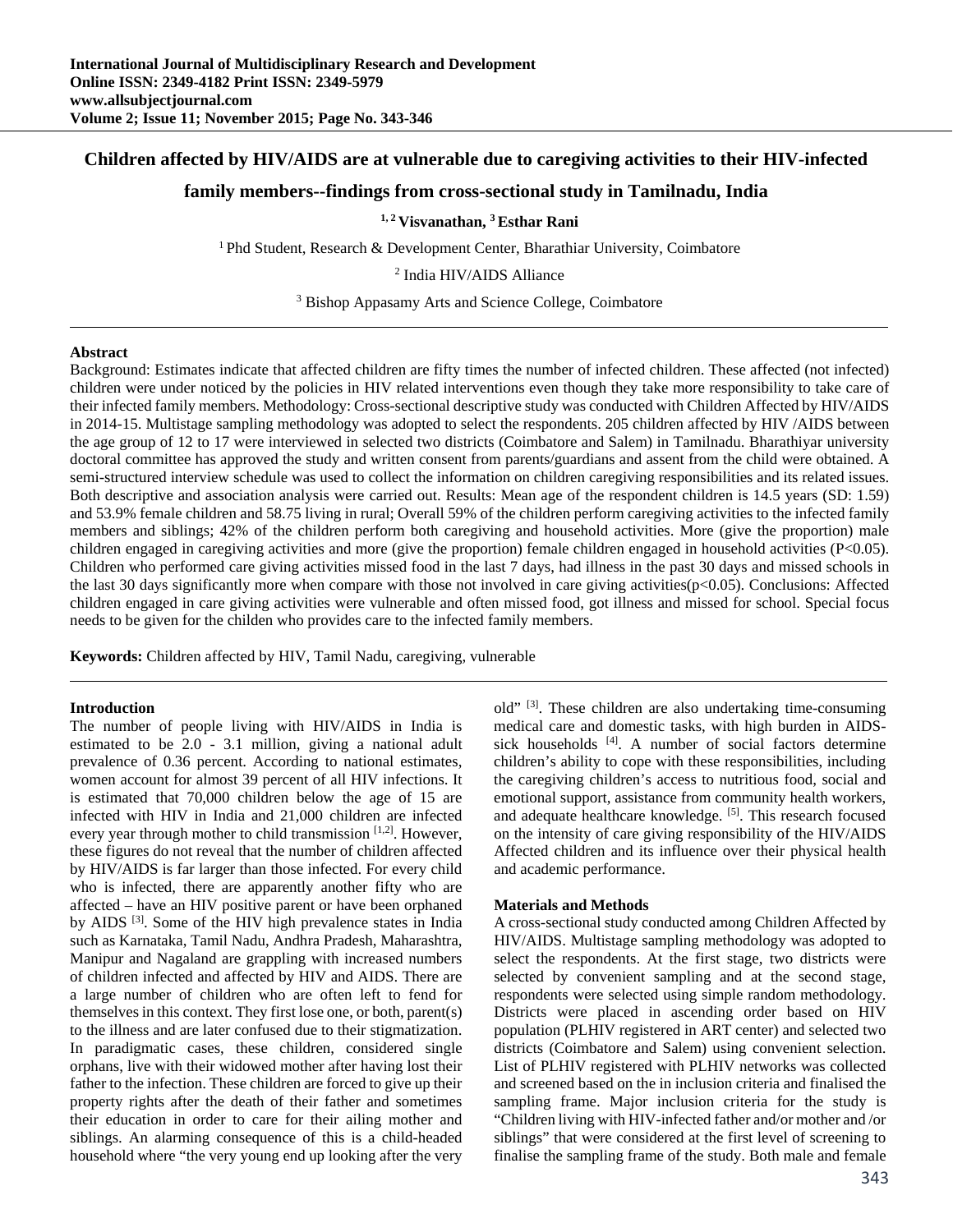children, who are between the age of 12 to 18 years, residing in Tamil Nadu, and living with a HIV-infected father and/or mother were included in the study. Major exclusion Criteria was HIV/AIDS affected children's living with grandparents/relatives without infected members and HIV/AIDS affected children's living in residential care homes, orphanages and hostels. Respondents were approached with the help of Outreach worker of the PLHIV networks and written informed consent was obtained from the parent or guardian and written assent was obtained from the respondents (children).

Children school going rate  $(86.9\%)$  [6]. was used to calculate sample size with precision of 5% with 95% CI. 205 respondents were interviewed using semi-structured interview schedule. The study tool has two parts. First part of the tool is on socioeconomic conditions that were administered with the parent of the child as it has some questions related to HIV status. The second part of the tools was administered with the children. The second part of the tool consists of five (5) sections such as physical health, mental well-being, academic performance, involvement in work outside home, household chores and caregiving. Tool was pre-tested with the respondents and validated and ensured the flow of the interview schedule before collecting the data. Data was collected during the month of December 2014-February 2015.

Researcher used Statistical Package for Social Science (SPSS) 20 for the statistical analysis of univariate (distribution and summary statistics) and bivariate (t-test for continuous variables and chi-square test for categorical variables).

## **Findings/results**

Socio-demographic status of the respondent: Table-1: Mean age of the children is14.63 (sd:1.6). 53.7% are Female Children, and the remaining 46.3% are male children. 93.2% of the children' mother alive and only 51.7% of the children' father alive. 58% of the children from Village/rural and 42% are from Urban/town. The respondents' family living in the same place around 16 years (median year). 100 (49%) are living with both father and mother and 91 (44%) are living with mother only and 6 living with father only (3%) and 8 (4%) living with infected siblings. In terms of education, 3.9% of the children studied upto primary, 34.6% studied middle school, 49.3% studied high school and senior secondary school, 7.8% studied diploma/certificate and 4.4% studied graduate and above. In terms of occupation, 88.3% are school going are studying, 5.9% are daily wage earner, 2.9% working in private company and 2.9% are staying at home or involved in small agricultural works.

|  |  | Table1: Socio demographic details |  |
|--|--|-----------------------------------|--|
|--|--|-----------------------------------|--|

| <b>Variable</b>                                       |                                               |                | Percentage |
|-------------------------------------------------------|-----------------------------------------------|----------------|------------|
| Gender                                                |                                               |                |            |
|                                                       | Male                                          | 95             | 46.3       |
|                                                       | Female                                        | 110            | 53.7       |
| Type of living place                                  |                                               |                |            |
|                                                       | Rural/village                                 | 119            | 58.0       |
|                                                       | Urban/Town                                    | 86             | 42.0       |
|                                                       |                                               |                |            |
| Parents                                               | <b>Mother Alive</b>                           | 191            | 93.2       |
|                                                       | <b>Father Alive</b>                           | 106            | 51.7       |
| Education                                             |                                               |                |            |
|                                                       | Primary school(upto 5 <sup>th</sup> standard) | 8              | 3.9        |
|                                                       | Middle school $(6-8th$ standard) to           | 71             | 34.6       |
|                                                       | Higher secondary $(9-12^{th} std)$            | 101            | 49.3       |
|                                                       | Diploma/certificate                           | 16             | 7.8        |
|                                                       | Graduate and above                            | 9              | 4.4        |
| Occupation                                            | Private company employee                      |                | 2.9        |
|                                                       | Daily wage earner                             | 12             | 5.9        |
|                                                       | Agriculture                                   | $\mathbf{1}$   | 0.5        |
|                                                       | Unemployed/at home                            | $\overline{5}$ | 2.4        |
|                                                       | Student                                       | 181            | 88.3       |
| Number of family members in the family (except child) | One                                           | 50             | 24.4       |
|                                                       | Two                                           | 85             | 41.5       |
|                                                       | Three                                         | 55             | 26.8       |
|                                                       | Four and above                                | 15             | 7.3        |
| HIV infected family members in the family             | One infected family member                    | 126            | 61.5       |
|                                                       | Two infected family member                    | 74             | 36.1       |
|                                                       | Three infected family member                  | 5              | 2.4        |
| Families with Positive members                        |                                               |                |            |
|                                                       | Parents positive                              | 193            | 94.1       |
|                                                       | Siblings                                      | 12             | 5.9        |
| ART taking HIV members in the family                  |                                               |                |            |
|                                                       | Yes                                           | 188            | 91.7       |
|                                                       | N <sub>o</sub>                                | 17             | 8.3        |

41.5% of the children living with the family where two family members in addition to the respondent child, 34.1% with 3 and above family members and 24.4% with only one member. In terms of HIV situation in the family, 61.5% of the respondent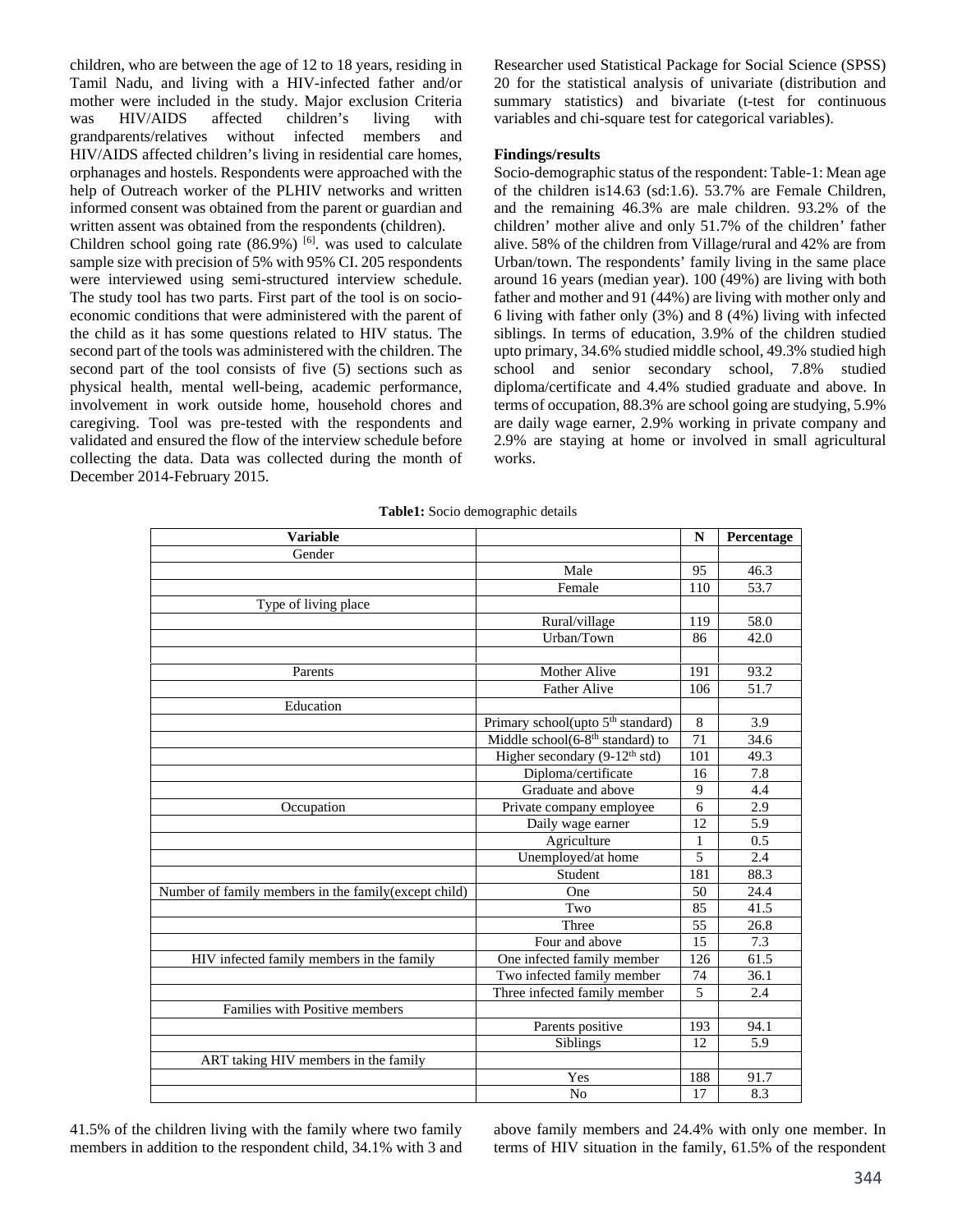living with only one HIV Infected members in the family whereas 34.6% living with two infected family members and 2.4% with three infected family members. Of the infected family members, only 5.9% are siblings and the remaining 94.1% are parents. Among those infected family members, 91.7% are taking Anti-Retroviral therapy treatment (ART) for their disease.

### **Caregiving activities of children**

Table-2: 60.5% the children performed caregiving activities to their ill parents or siblings. Among those performing care giving activities, they spent almost an hour per day for care giving activities (Number of hours spent on caregiving in the past 7 days: 5.5 median hours spent on care giving activities in

the last 7days(Mean-7.0 hrs, sd:6.2).Sometimes, children need to spend more 2 days in a week for care giving activities depends upon the care giving activities and the situation of parents/siblings illness (maximum 48 hrs and minimum 1 hrs in a week).Among those who perform care giving activities, 56.5% were supporting adherence to medication as they were engaged in giving medicines on time to ill person; 46.8% were feeding the ill person/s; 48.4% were taking/accompanying the ill parents/siblings to hospital;13.7% were engaged in cleaning bedsores/bed of ill person /helping ill parents or siblings to take bath ( 4% were also engaged in cleaning bedsores/bed of ill person; 12.1% were also helping the ill parents/ siblings to take bath/bathing).

**Table-2:** Care giving activities

| <b>Variable</b>                                      |                                               | n   | Percentage |
|------------------------------------------------------|-----------------------------------------------|-----|------------|
| Care giving activities                               |                                               |     |            |
|                                                      | Yes                                           | 124 | 60.5       |
|                                                      | No                                            | 81  | 39.5       |
| Median hours spent on care giving in the last 7 days |                                               | 124 | 5.5        |
| Types of care giving activities                      | Giving medicines on time to ill person        |     | 56.5       |
|                                                      | Feeding the ill person/s                      | 58  | 46.8       |
|                                                      | Taking/accompanying them to hospital          | 60  | 48.4       |
|                                                      | Cleaning bedsores/bed of ill person           |     |            |
|                                                      | Helping the ill person/s to take bath/bathing | 15  | 12.1       |

**Table 3:** Care giving activities across demographic groups

| <b>Variable</b>                |        | N   | Caregiving(Yes) | P value |
|--------------------------------|--------|-----|-----------------|---------|
| Total                          |        | 205 | 60.55           |         |
| <b>Sex</b>                     |        |     |                 |         |
|                                | Male   | 68  | 54.8            | < 0.01  |
|                                | Female | 56  | 45.2            |         |
| Working                        |        |     |                 |         |
|                                | Yes    | 20  | 16.1            | 0.001   |
|                                | No     | 104 | 83.9            |         |
| Missed food in last 7 days     | Yes    | 38  | 76.3%           | < 0.05  |
|                                | No     | 167 | 56.4%           |         |
| Illness in the last 30 days    | Yes    | 33  | 78.8%           | 0.014   |
|                                | No     | 172 | 57.0%           |         |
| Missed schools in last 30 days | Yes    | 35  | 88.6%           |         |
|                                | No     | 153 | 52.3%           | 0.000   |

**Physical health:** 18.5% of the children missed having food atleast once in the last 7 days. Reason for missing food was mainly parent/s was too sick to cook (24.2%); sick (18.4%), loss of appetite (18.4%) and family did not have enough money to buy food (5.3%). In the past 30 days, 16.1% of children also had illness such as fever (n=27); diarrhoea, injuries allergy and cold  $(n=4)$  and stomach pain  $(n=2)$ .

**School performance:** 8.3% were dropped out of school and the reason was poor grades (23.5%); household chores as thier parents are sick (6%); I had to take care of my sick parents/siblings as my parents are ill(6%),unable to pay fees/buy note books/uniforms (11.8%), had to support my family financially by working (70.6%); Among school going, 4.3% were repeated class (failed) and of those failed, 75% (6) were failed due to poor grades and 25% (2) failed due to missed promotional examinations. Among school going, 18.7% of the children missed schools in the past 30 days and the reason for missed schools were household chores as their parents were sick (42.9%), caregiving to their sick parents/siblings (20%)

and not feeling well/fever (31%). Children were self-rated their performance as poor/average (19.1%) and good/very good (80.9%).

**Work for money:** 10.7% of the children were engaged either part time or full time job and reasons for were support their family income as their parents are sick (72.7%) and not interested to study (27.3%)

### **Association between care giving activities with sociodemographic status of the children**

Socio-demographic variables (sex, working status, type of place where they live), physical health variables (illness, missed food) and school variables (education, school going status, missed schools) were analysed to see the association with care giving activities. Male children were involved more in care giving activities when compare with female. Children who performed care giving activities missed food in the last 7 days, had illness in the past 30 days and missed schools in the last 30